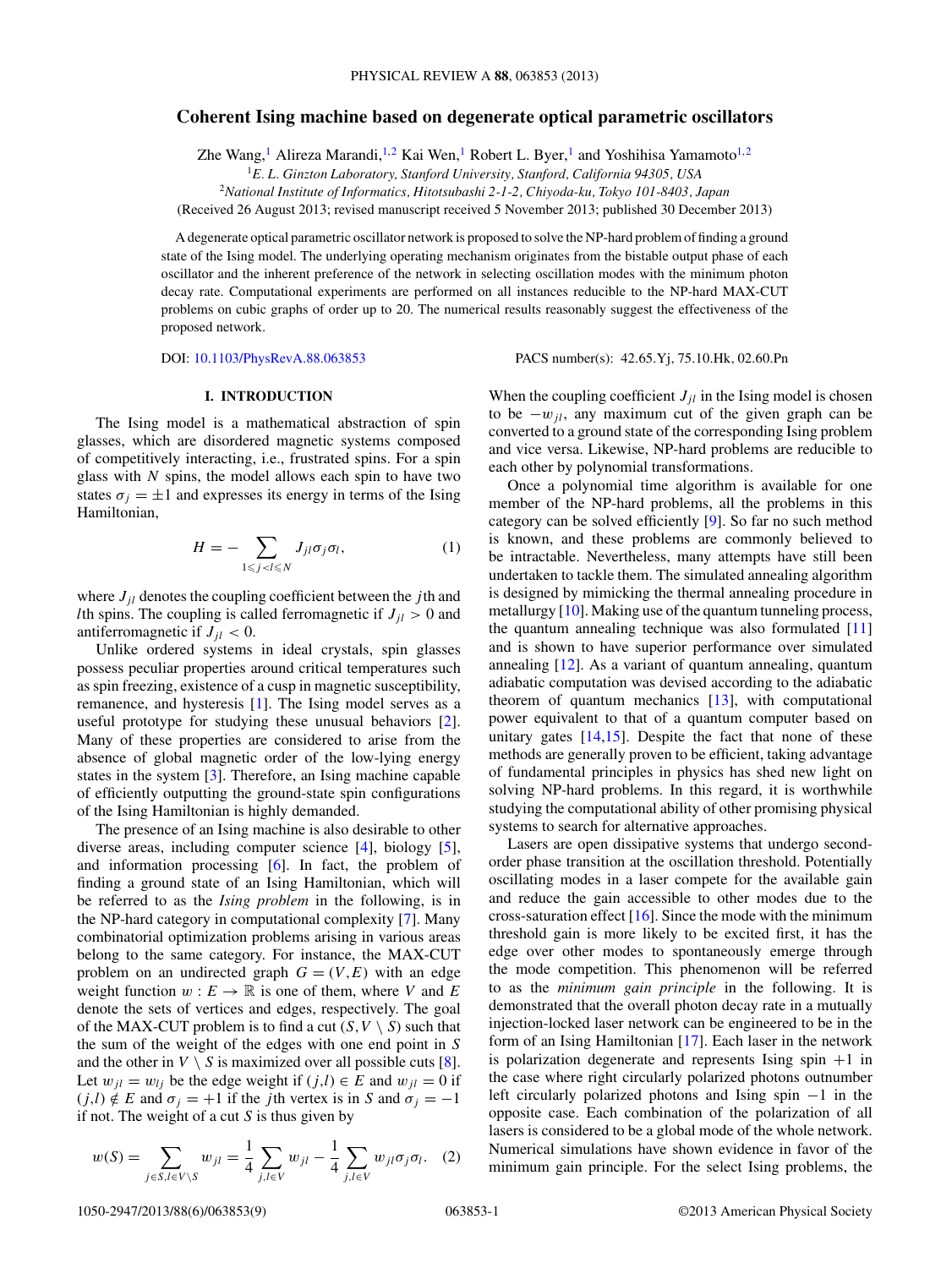<span id="page-1-0"></span>network is likely to oscillate in global modes with the minimum photon decay rate. Moreover, the transient time of the network to the steady state is estimated to be determined by the mutual injection signals among the lasers, which does not scale with the number of spins in the Ising problem [\[18\]](#page-7-0).

Degenerate parametric oscillators are also open dissipative systems that experience second-order phase transition at the oscillation threshold [\[19\]](#page-8-0). Due to the phase-sensitive amplification, however, an oscillator operating above the threshold can only oscillate with one of two possible phases. In the early development of digital computers, logic circuits were built from electrical oscillators of this type by using the bistability of their output phases [\[20\]](#page-8-0). The phase that an oscillator would take from the two equally preferred outcomes is randomly determined by the noise. In the case of a degenerate optical parametric oscillator (OPO), quantum noise associated with the optical parametric down conversion during the oscillation buildup takes the charge [\[21\]](#page-8-0). Based on this property, a quantum random-number generator was implemented by taking XOR of the phases of two independently oscillating degenerate OPOs [\[22\]](#page-8-0). In these applications, some computational abilities of parametric oscillators were explored, but the oscillators were merely treated as individual binary digits.

This paper is concerned with collective behaviors of a degenerate OPO network. It is a proposal to build a coherent Ising machine from phase-sensitive oscillators like degenerate OPOs as opposed to phase-insensitive oscillators like lasers. Moreover, the proposed Ising machine achieves substantial improvement in performance compared to the aforementioned one based on lasers, as will be mentioned in Sec. [VI.](#page-6-0)

In the proposed network, each degenerate OPO is identified as an Ising spin by its binary output phase. Each particular overall phase configuration of the network becomes a global mode and represents an Ising spin state. In order to solve an Ising problem, the output fields of the degenerate OPOs are coherently injected to others with the amplitudes and phases governed by the coupling coefficients in the given problem. Under appropriate implementation, the overall photon decay rate of the global mode is proportional to the energy of the corresponding Ising spin state. Since the minimum gain principle is also applicable to the mode selection, the network will probably give a solution to the NP-hard Ising problem.

The paper is structured as follows. Section  $\Pi$  prepares the theoretical groundwork for examination of the proposed network through the study of a single degenerate OPO. Section [III](#page-2-0) presents the dynamical equations of the network and analyzes its steady-state properties which are essential for the computational ability as an Ising machine. To illustrate the situations when the network solves the Ising problem, the case of two coupled degenerate OPOs is discussed in Sec. [IV.](#page-4-0) Performance of the network is evaluated by conducting computational experiments against the NP-hard MAX-CUT problem on cubic graphs [\[23\]](#page-8-0) in Sec. [V.](#page-5-0) Finally, Sec. [VI](#page-6-0) concludes the paper.

### **II. A SINGLE DEGENERATE OPO**

A degenerate OPO consists of a second-order nonlinear crystal placed in an optical cavity. Under the drive of a coherent external pump  $F_p$  at frequency  $\omega_p$ , a pump field is excited inside the cavity. Due to the second-order susceptibility of the nonlinear crystal, a signal field at frequency  $\omega_s$  is generated from the pump field such that  $\omega_p = 2\omega_s$ . Assume that  $F_p$  is classical and its phase is the reference phase of the oscillator. The Hamiltonian of a degenerate OPO is hence given by

$$
H = H_0 + H_{int} + H_{irr},
$$
  
\n
$$
H_0 = \hbar \omega_s \hat{a}_s^{\dagger} \hat{a}_s + \hbar \omega_p \hat{a}_p^{\dagger} \hat{a}_p,
$$
  
\n
$$
H_{int} = i\hbar \frac{\kappa}{2} (\hat{a}_s^{\dagger 2} \hat{a}_p - \hat{a}_s^2 \hat{a}_p^{\dagger})
$$
  
\n
$$
+ i\hbar \sqrt{\gamma_p} (\hat{a}_p^{\dagger} F_p e^{-i\omega_p t} - \hat{a}_p F_p e^{i\omega_p t}),
$$
  
\n
$$
H_{irr} = i\hbar \sqrt{\gamma_s} (\hat{a}_s^{\dagger} \hat{B}_s - \hat{a}_s \hat{B}_s^{\dagger})
$$
  
\n
$$
+ i\hbar \sqrt{\gamma_p} (\hat{a}_p^{\dagger} \hat{B}_p - \hat{a}_p \hat{B}_p^{\dagger}).
$$
  
\n(3)

Here,  $H_0$  represents the energies of the signal and the pump fields inside the cavity, where  $\hat{a}_s^{\dagger}$ ,  $\hat{a}_s$  are the creation and annihilation operators for the signal field and  $\hat{a}_p^{\dagger}$ ,  $\hat{a}_p$  are the counterparts for the pump field. Also, the first term in *H*int describes the nonlinear coupling between the signal and the pump fields, where  $\kappa$  is the parametric gain due to the second-order susceptibility of the nonlinear crystal; the second term shows the excitation of the internal pump field by the external pump. Finally,  $H_{irr}$  denotes the irreversible interaction between cavity fields and the reservoir, where  $\hat{B}_s$ ,  $\hat{B}_p$  are reservoir operators with continuous spectra in the frequency domain and  $\gamma_s, \gamma_p$  are the signal and the pump photon decay rates from the cavity [\[24\]](#page-8-0).

From the Hamiltonian in Eq. (3), the Heisenberg-Langevin equations of a degenerate OPO can be derived as

$$
\frac{d}{d\tau}\hat{A}_s = -\frac{\gamma_s}{2}\hat{A}_s + \kappa \hat{A}_s^{\dagger}\hat{A}_p + \sqrt{\gamma_s}\hat{f}_s,
$$
\n
$$
\frac{d}{d\tau}\hat{A}_p = -\frac{\gamma_p}{2}\hat{A}_p - \frac{\kappa}{2}\hat{A}_s^2 + \sqrt{\gamma_p}(F_p + \hat{f}_p),
$$
\n(4)

where  $\hat{A}_s = \hat{a}_s e^{i\omega_s \tau}$ ,  $\hat{A}_p = \hat{a}_p e^{i\omega_p \tau}$  denote the slowly varying signal and pump operators in the rotating frame and  $\hat{f}_s$ ,  $\hat{f}_p$  are the time-dependent noise operators to the signal and the pump fields, respectively [\[25\]](#page-8-0).

The *c*-number Langevin equations subsequently follow from converting each operator in the above equations to a complex number. Moreover, under the condition  $\gamma_s \ll \gamma_p$ , the pump field can be adiabatically eliminated since it immediately follows the change of the signal field. With this slaving principle, the *c*-number Langevin equations reduce to a single stochastic differential equation,

$$
\frac{d}{d\tau}\tilde{A}_s = -\frac{\gamma_s}{2}\tilde{A}_s + \kappa \left(\frac{2}{\sqrt{\gamma_p}}F_p - \frac{\kappa}{\gamma_p}\tilde{A}_s^2\right)\tilde{A}_s^* \n+ \frac{2\kappa}{\sqrt{\gamma_p}}\tilde{A}_s^*\tilde{f}_p + \sqrt{\gamma_s}\tilde{f}_s, \tag{5}
$$

which describes the dynamics of the complex amplitude  $\tilde{A}_{s}$  of the signal field. Here, the superscript  $*$  denotes the operation of complex conjugate and  $\tilde{f}_s = \tilde{f}_{s,1} + i f_{s,2}, \ \tilde{f}_p =$  $f_{p,1} + i f_{p,2}$  are quantum noises to the signal and pump fields, respectively, whose real and imaginary components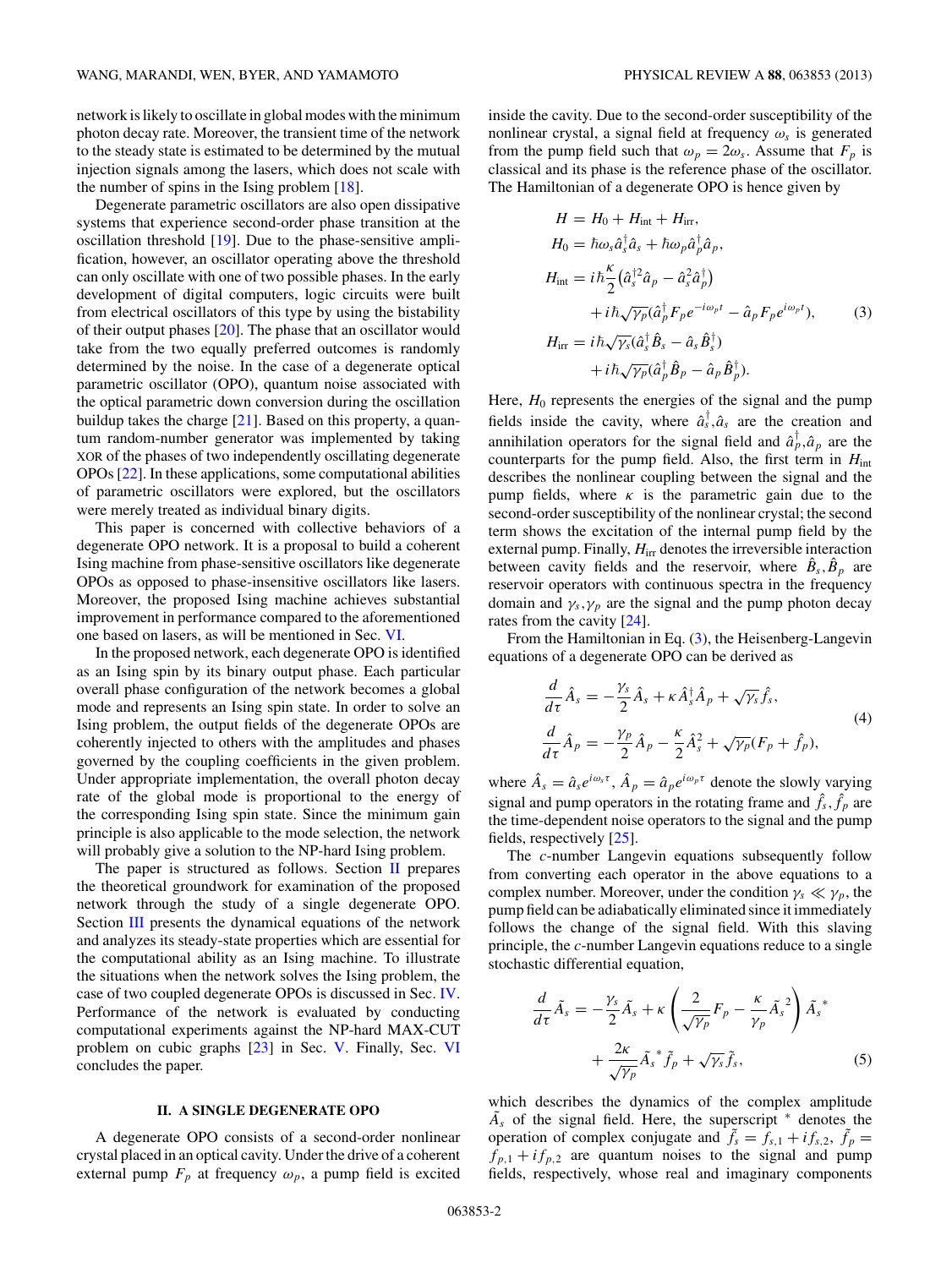<span id="page-2-0"></span>

FIG. 1. (Color online) Variances of the in-phase and the quadrature components of the signal field at the steady state at different pump levels when  $\gamma_s = 1$ ,  $\gamma_p = 100$ , and  $\kappa = 0.1$ . The numerical values are calculated from two theoretical models: the quantummechanical Fokker-Planck approach and the classical *c*-number Langevin approach.

 $f_{k,j}, k \in \{s, p\}, j \in \{1, 2\},\$ are independent white Gaussian noises with the ensemble-averaged means and correlations satisfying

$$
\langle f_{k,j}(\tau) \rangle = 0,
$$
  

$$
\langle f_{k,j}(\tau) f_{k',j'}(\tau') \rangle = \frac{1}{4} \delta_{kk'} \delta_{jj'} \delta(\tau - \tau').
$$
 (6)

The real and imaginary parts of the complex amplitude are called the in-phase and quadrature components of the signal field, respectively. Dynamical equations for the in-phase and the quadrature components can be easily derived from Eq.  $(5)$ .

Despite the classical nature of the *c*-number Langevin equation, it produces a prediction on statistical quantities of the signal field identical to that of a quantum-mechanical approach. Figure 1 displays the second central moments of the in-phase and the quadrature components at the steady state. The normalized pump rate is defined as  $p = F_p/F_{th}$ , where  $F_{th} = \gamma_s \sqrt{\gamma_p}/4\kappa$  is the threshold external pump flux. It can be easily seen that the *c*-number Langevin approach successfully predicts the generation of squeezed states around the threshold [\[26\]](#page-8-0). Meanwhile, the numerical values are in good agreement with the results calculated from the quantum-mechanical Fokker-Planck equation obtained from the generalized *P* representation [\[24\]](#page-8-0). Therefore, this classical approach is adopted for the investigation of the proposed degenerate OPO network.

#### **III. A DEGENERATE OPO NETWORK**

In order to solve an Ising problem with *N* spins, a network composed of *N* degenerate OPOs needs to be constructed. Each degenerate OPO in the network corresponds to an Ising spin, and its signal output is coherently injected into another according to the coupling coefficient between the spins involved. Let  $\xi_{ij}/2$  denote the scaling factor for the complex signal field  $\tilde{A}_j$  of the *j* th degenerate OPO when it is coupled to the *l*th degenerate OPO. Since the coupling coefficients in the Ising problem are always symmetric, it follows that  $\xi_{il} = \xi_{lj}$ . By further adding terms representing the mutual coupling of the signal fields to Eq. [\(5\)](#page-1-0), the *c*-number Langevin equations of the network are obtained as

$$
\frac{d}{d\tau}\tilde{A}_j = -\frac{\gamma_s}{2}\tilde{A}_j + \kappa \left(\frac{2}{\sqrt{\gamma_p}}F_p - \frac{\kappa}{\gamma_p}\tilde{A}_j^2\right)\tilde{A}_j^* \n+ \frac{1}{2}\sum_{l=1, l \neq j}^N \xi_{jl}\gamma_s\tilde{A}_l + \frac{2\kappa}{\sqrt{\gamma_p}}\tilde{A}_j^*\tilde{f}_{p,j} + \sqrt{\gamma_s}\tilde{f}_{s,j},
$$
\n(7)

where  $\tilde{f}_{s,j}$  and  $\tilde{f}_{p,j}$  are the associated quantum noises of the *j* th degenerate OPO.

For a single degenerate OPO pumped above the threshold, Eq. [\(5\)](#page-1-0) implies that the mean of its quadrature component at the steady state is zero. Therefore, the phase of the oscillating field on average is either zero or  $\pi$ , determined by the sign of its in-phase component. It is extremely favorable if all degenerate OPOs in the coupled network operating above the threshold still possess the bistability of their output phases. This is because the phase configuration of the network can be naturally converted to an Ising state by assigning  $\sigma_i = +1$  to the *j* th degenerate OPO if its in-phase component is positive or  $\sigma_i = -1$  if it is negative. Due to the mutual coupling, however, it is not self-evident that this feature is available to the network. In the following, required conditions are explored through analyzing steady-state properties of the network.

Dynamical equations for the in-phase components  $C_j$ and the quadrature components  $S_i$  of the complex signal amplitudes  $\tilde{A}_j$  provide a description of the network equivalent to Eq. (7). Since the theoretical investigation is mainly interested in the mean signal fields at the steady state, noise terms are neglected in the dynamical equations. For ease of analysis, normalized equations for the in-phase and quadrature components,

$$
\frac{d}{dt}c_j = [-1 + p - (c_j^2 + s_j^2)]c_j + \sum_{l=1, l \neq j}^{N} \xi_{jl}c_l,
$$
\n
$$
\frac{d}{dt}s_j = [-1 - p - (c_j^2 + s_j^2)]s_j + \sum_{l=1, l \neq j}^{N} \xi_{jl}s_l,
$$
\n(8)

are utilized, where  $t = \gamma_s \tau/2$  is the unitless time normalized to twice the signal photon cavity lifetime and  $c_j = C_j/A_s$ ,  $s_j =$  $S_j/A_s$  are normalized in-phase and quadrature components, where  $A_s = \sqrt{\gamma_s \gamma_p / 2\kappa^2}$  is the signal amplitude of a single degenerate OPO when  $p = 2$ . The above equations indicate that the dynamics of the network are influenced by the values of *p* and  $\xi_{il}$ .

### **A. Oscillation threshold**

The in-phase and quadrature components of the *N* coupled degenerate OPOs satisfy

$$
c_j^3 + (1 - p + s_j^2)c_j - \sum_{l=1, l \neq j}^{N} \xi_{jl}c_l = 0,
$$
  

$$
s_j^3 + (1 + p + c_j^2)s_j - \sum_{l=1, l \neq j}^{N} \xi_{jl}s_l = 0
$$
 (9)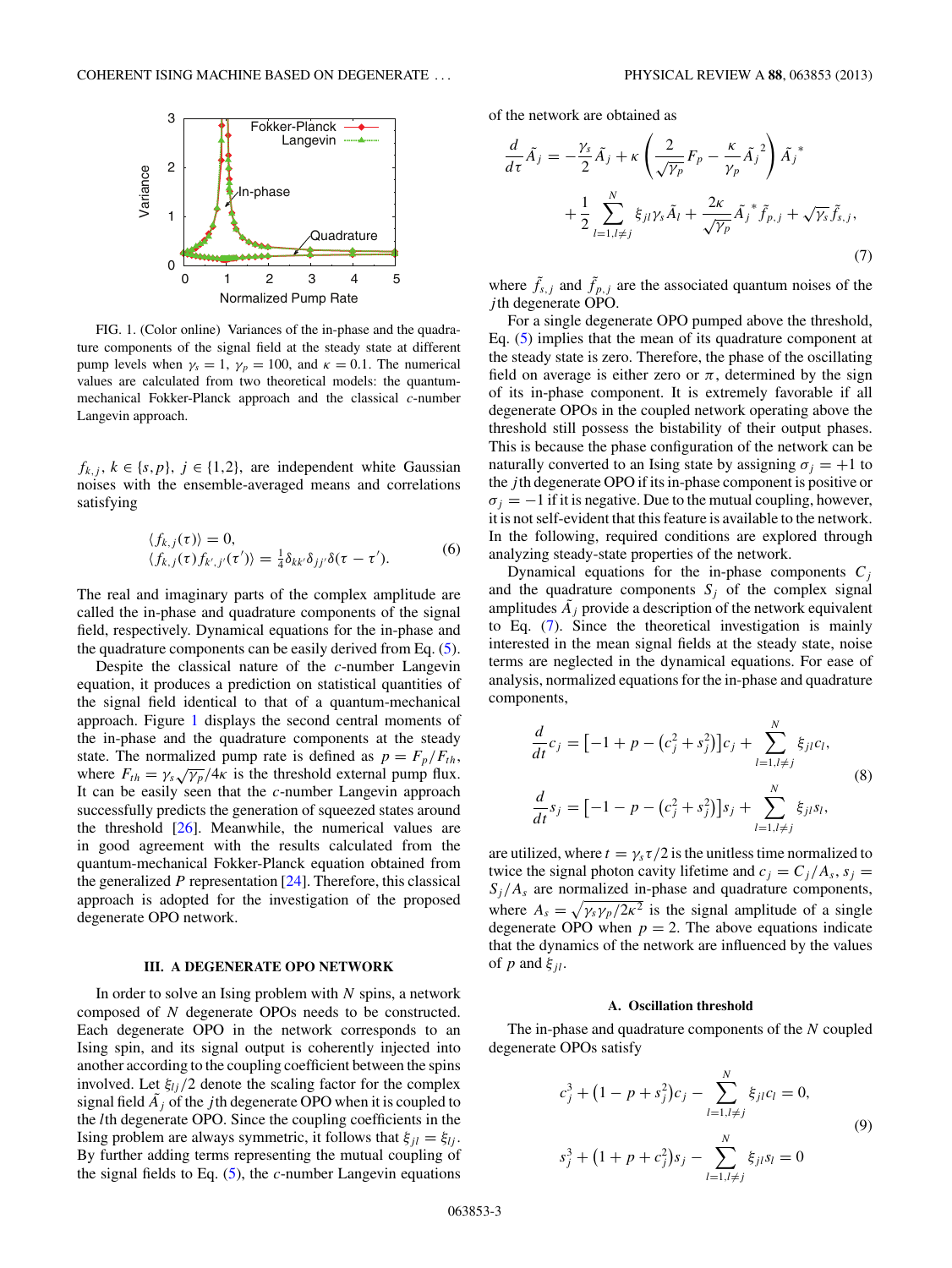<span id="page-3-0"></span>at the steady state. The oscillation threshold of the network is defined as the normalized pump rate  $p_{th}$  above which the network cannot arrive at the trivial steady state  $c_i = s_j = 0$ ,  $\forall$  *j*  $\in$  {1,2, ..., *N*}. For any Hermitian matrix *A*, let  $\lambda_{\min}(A)$ and  $\lambda_{\text{max}}(A)$  be the smallest and the largest eigenvalues, respectively. Since the largest eigenvalue of the corresponding Jacobian matrix

$$
J_0 = \begin{pmatrix} -(1-p)I_N - G & 0 \\ 0 & -(1+p)I_N - G \end{pmatrix}
$$
 (10)

has to be positive above the threshold, the threshold of the network is obtained as

$$
p_{th} = 1 + \lambda_{\min}(G) < 1,\tag{11}
$$

where  $I_N$  is the  $N \times N$  identity matrix and

$$
G = \begin{pmatrix} 0 & -\xi_{12} & \dots & -\xi_{1N} \\ -\xi_{21} & 0 & \dots & -\xi_{2N} \\ \vdots & \vdots & \ddots & \vdots \\ -\xi_{N1} & -\xi_{N2} & \dots & 0 \end{pmatrix}
$$
(12)

is the Hermitian matrix showing the coupling relation of the network. Since  $Tr(G) = 0$ , it follows that  $\lambda_{min}(G) < 0$ and the threshold of the network is lower than that of an individual degenerate OPO. This phenomenon is similar to the so-called self-ignition effect well known in the study of neural networks [\[27\]](#page-8-0).

#### **B. Quadrature components**

It follows from the quadrature component equations in Eq.  $(9)$  that

$$
\sum_{j=1}^{N} s_j^4 + \sum_{j=1}^{N} a_j s_j^2 - \sum_{j=1}^{N} \sum_{l=1, l \neq j}^{N} \xi_{jl} s_j s_l = 0, \qquad (13)
$$

where  $a_j = 1 + p + c_j^2, j \in \{1, 2, ..., N\}$ . The last two terms of the above equation are in the quadratic form of the matrix

$$
Q = \begin{pmatrix} a_1 & -\xi_{12} & \dots & -\xi_{1N} \\ -\xi_{21} & a_2 & \dots & -\xi_{2N} \\ \vdots & \vdots & \ddots & \vdots \\ -\xi_{N1} & -\xi_{N2} & \dots & a_N \end{pmatrix} .
$$
 (14)

If *Q* is positive definite,  $s_j = 0$ ,  $\forall j \in \{1, 2, ..., N\}$ , will be the only possible solution to Eq. [\(9\)](#page-2-0) for the quadrature components. Since the dynamics of the in-phase components are affected by the square of the quadrature components, the local behaviors of the in-phase and quadrature components around this solution can be separated. The corresponding Jacobian matrix for the quadrature components is  $J_s = -Q$ . Thus, a steady state with all quadrature components being zero is stable if its corresponding Jacobian matrix for the in-phase components is negative definite.

The smallest eigenvalue of *Q* is still unknown without solving Eq. [\(9\)](#page-2-0) to obtain the steady-state values of the in-phase components. However, a lower bound can be easily evaluated. The Hermitian matrix *Q* can be written as the sum of the

Hermitian matrix *G* and a diagonal matrix whose diagonal components are  $a_1, a_2, \ldots, a_N$ . From Weyl's theorem [\[28\]](#page-8-0), the eigenvalues  $\lambda(Q)$  are bounded as

$$
\lambda_{\min}(G) + \min_{j} a_j \leq \lambda(Q) \leq \max_{j} a_j + \lambda_{\max}(G). \qquad (15)
$$

Since  $\lambda_{\min}(G) < 0$ , a sufficient condition for Q to be positive definite is

$$
|\lambda_{\min}(G)| < 1 + p \leqslant \min_{j} a_j. \tag{16}
$$

The above requirement together with the oscillation threshold in Eq. (11) establishes guidelines for choosing appropriate combinations of the normalized pump rate *p* and the coupling strength  $\xi_{il}$  to identify the degenerate OPOs in the network as Ising spins. However, it is noteworthy that combinations of *p* and  $\xi_{il}$  not satisfying Eq. (16) may also be preferred in some cases because of its sufficient nature.

# **C. Overall photon decay rate**

The term  $p - (c_j^2 + s_j^2)$  in Eq. [\(8\)](#page-2-0) represents the saturated gain for the *j* th degenerate OPO. At the steady state, the total saturated gain of the network equals the overall photon decay rate  $\Gamma$ . In the case where all the quadrature components of the degenerate OPOs are zero,  $\Gamma = \sum_{j=1}^{N} (p - c_j^2)$ .

When mutual coupling of the degenerate OPOs is weak enough and  $p > 1$ , the in-phase component  $c_j$  in Eq. [\(9\)](#page-2-0) can be expressed in the formal expansion

$$
c_j = c_j^{(0)} + \epsilon c_j^{(1)} + \epsilon^2 c_j^{(2)} + \cdots, \qquad (17)
$$

where  $\epsilon = \max_{1 \le j,l \le N} |\xi_{jl}|$ , according to the perturbation theory. Each term  $c_j^{(n)}$ ,  $n \ge 0$  can be analytically obtained by substituting the above expansion to Eq. [\(9\)](#page-2-0) and setting the coefficient of the  $\epsilon^n$  term to zero. The zeroth-order term the coefficient of the  $\epsilon$ <sup>"</sup> term to zero. The zeroth-order term<br>  $c_j^{(0)} = \pm \sqrt{p-1}$  is the signal amplitude of the *j* th degenerate OPO operating above the threshold when there is no mutual coupling. Since the formal expansion for  $c_j$  can be viewed as a local modification to  $c_j^{(0)}$ , the Ising spin value  $\sigma_j$  that the *j*th degenerate OPO represents equals  $sgn(c_j^{(0)})$ . The overall photon decay rate is thus given by

$$
\Gamma = N - \sum_{1 \le j \ne l \le N} \xi_{jl} \sigma_j \sigma_l + O\left(\frac{\epsilon^3 N^4}{(p-1)^3}\right),\tag{18}
$$

where the higher-order correction term is evaluated in the case when coupling of the same strength exists between any two of the degenerate OPOs. For a particular phase configuration of the degenerate OPOs, the difference of the overall photon decay rates between cases with and without mutual coupling is exactly the energy of its corresponding spin configuration in an Ising problem where the coupling coefficients between spins are  $2\xi_{il}$ . Therefore, a global mode that achieves the minimum  $\Gamma$  provides a ground state to the Ising problem.

Given any Ising problem, scaling all the coupling coefficients by the same positive factor does not change its solutions. In this regard, some degree of flexibility is available in choosing the coupling strength of the network. For a fixed pump rate, the gaps among the overall photon decay rates of different modes decrease with weaker coupling strength. As a consequence, the possibility that the network evolves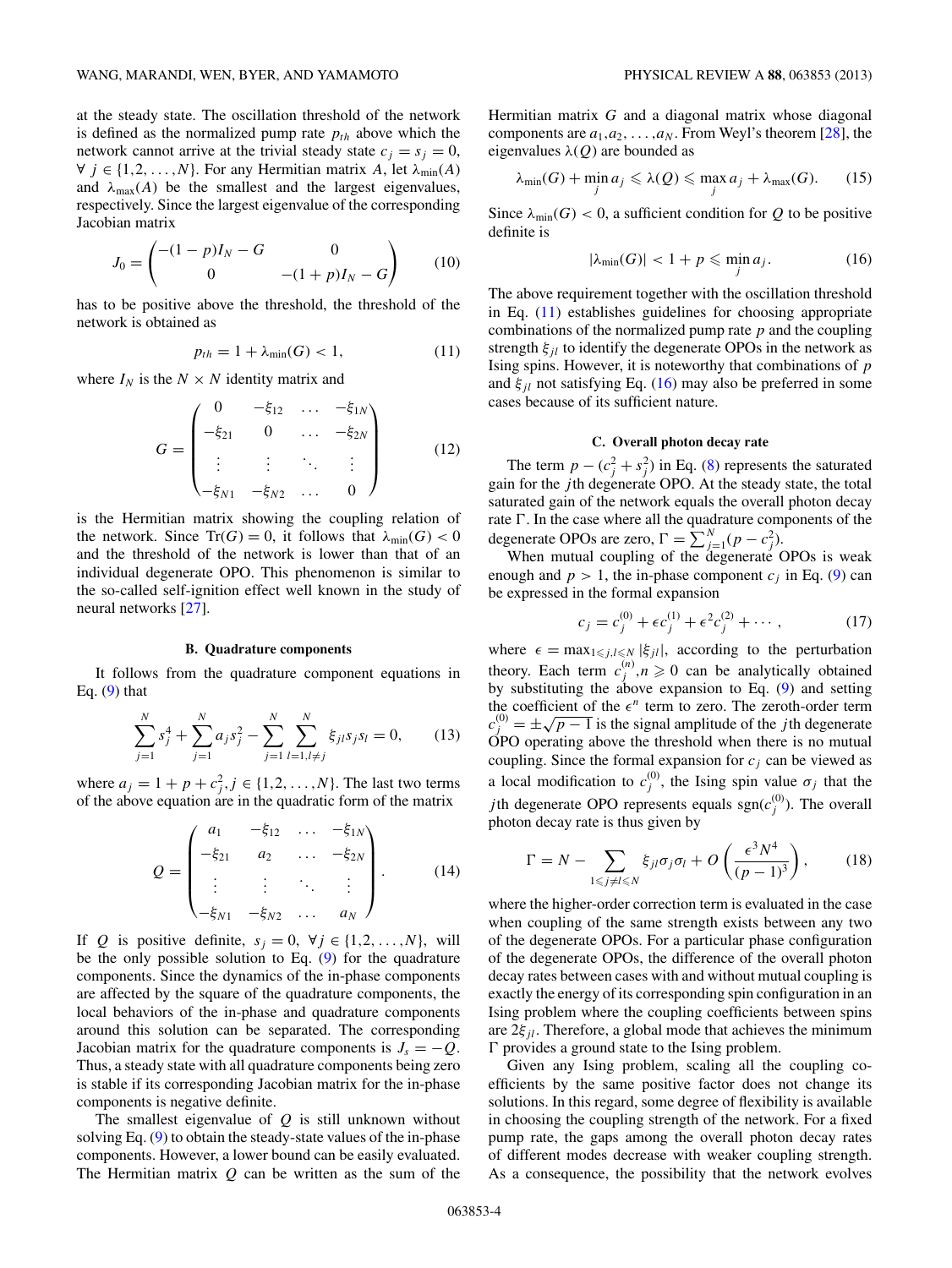<span id="page-4-0"></span>TABLE I. Linear stability of steady states with all quadrature components being zero of two coupled degenerate OPOs. Here,  $c_g^2$  =  $p-1+\xi$ ,  $c_u^2 = p-1-\xi$ ,  $c_s^2 = \frac{p-1\pm\sqrt{(p-1)^2-4\xi^2}}{2}$ , and  $c_a c_s = -\xi$ . NA means not available.

|                  |                                                                                                                                               | $(c_1, c_2)$                                                              |                    |                                                     |                                                              |  |  |
|------------------|-----------------------------------------------------------------------------------------------------------------------------------------------|---------------------------------------------------------------------------|--------------------|-----------------------------------------------------|--------------------------------------------------------------|--|--|
| $\boldsymbol{p}$ | ξ                                                                                                                                             | (0,0)                                                                     |                    | $(c_g, c_g)$ $(c_u, -c_u)$ $(c_s, c_a)$             |                                                              |  |  |
|                  | $p \leq 1 \quad (1-p, 1+p)$<br>$(p-1,1-p)$<br>$(-1 - p, p - 1)$                                                                               | unstable<br>stable<br>unstable NA                                         | stable<br>NA.      | NA.<br>NA.<br>stable                                | <b>NA</b><br><b>NA</b><br><b>NA</b>                          |  |  |
|                  | $p > 1$ $(p-1, p+1)$<br>$(\frac{p-1}{2}, p-1)$<br>$\left(-\frac{p-1}{2}, \frac{p-1}{2}\right)$<br>$(1-p,-\frac{p-1}{2})$<br>$(-1 - p, 1 - p)$ | unstable<br>unstable stable<br>unstable stable<br>unstable<br>unstable NA | stable<br>unstable | <b>NA</b><br>unstable<br>stable<br>stable<br>stable | <b>NA</b><br><b>NA</b><br>unstable<br><b>NA</b><br><b>NA</b> |  |  |

into steady states corresponding to excited states of the Ising Hamiltonian may be increased. On the other hand, the mapping from the overall photon decay rate to the Ising Hamiltonian becomes more inaccurate when the coupling strength gets stronger, which may also cause probable errors in solving the Ising problem. This intuitive observation indicates that the choice of  $p$  and  $\xi_{il}$  can significantly influence the performance of the network as an Ising machine. As an example, the system of two coupled degenerate OPOs is examined in the next section.

### **IV. TWO COUPLED DEGENERATE OPOS**

Dynamical behaviors of two coupled degenerate OPOs offer meaningful insight into how the values of the normalized pump rate *p* and the coupling coefficient *ξ* can change the candidate solutions that the system finds to an Ising problem. Due to its relative simplicity, many properties of the system can be studied analytically. The threshold of the system is  $p_{th} =$  $1 - |\xi|$  using Eq. [\(11\)](#page-3-0). When  $|\xi| \leq 1 + p$ , all the quadrature components of the system are zero at the steady state according to the sufficient condition in Eq.  $(16)$ . Expressions of the in-phase components  $c_1$  and  $c_2$  at the steady state can also be easily obtained, which further allows the investigation of their linear stability. The results are summarized in Table I.

As shown in Table I, the possible steady states that the system can evolve into depend considerably on the values of *p* and *ξ* . Indeed, it is the phase diagram of the in-phase components being modified. Figure 2 displays the variation of the phase diagram with *p* when *ξ* is fixed:

(a) When the system is pumped below or at the threshold, the only possible steady state is the trivial one  $c_1 = c_2 = 0$ .

(b) As the pump rate is slightly increased, the trivial steady state becomes unstable while two additional stable steady states are developed. For the case being displayed, the two degenerate OPOs have the same amplitude but opposite phases at both the two newly developed stable steady states. Therefore, they correspond to the correct solutions to the Ising problem of two spins with an antiferromagnetic coupling. Since these two steady states are the only stable ones available, the system can always arrive at the correct answers irrespective of its initial state.



FIG. 2. (Color online) Phase diagrams for the in-phase components of two coupled degenerate OPOs when  $\xi = -0.1$ . The normalized pump rate for each diagram is (a)  $p = p_{th} = 0.9$ , (b)  $p = 1.1$ , (c)  $p = 1.2$ , and (d)  $p = 2.0$ . The dots and circles mean stable and unstable steady states, while the colors green (light gray) and red (medium gray) denote correct and incorrect solutions, respectively.

(c) As the pump rate is further increased, two more steady states begin to exist in the system. Since the two degenerate OPOs have the same amplitude and phase at these two steady states, they correspond to the wrong solutions to the Ising problem. However, at this pump level these two steady states are unstable ones, so the system can still solve the Ising problem with certainty.

(d) When the pump rate is raised up over the critical point  $1 + 2|\xi|$  according to Table I, the steady states corresponding to the wrong answers also become stable. Since the system can evolve into these steady states as well, errors may occur for the system in solving the Ising problem.

As a result, the choice of *p* and *ξ* affects, to a large extent, the efficiency of the system as an Ising machine. Figure 3 displays the *ξ* dependence of its success probability when  $p$  is fixed in solving the Ising problem of two spins



FIG. 3. (Color online) The success probability of two coupled degenerate OPOs in solving the Ising problem of two spins with a ferromagnetic coupling when  $p = 2.0$ . The error bars are standard deviations.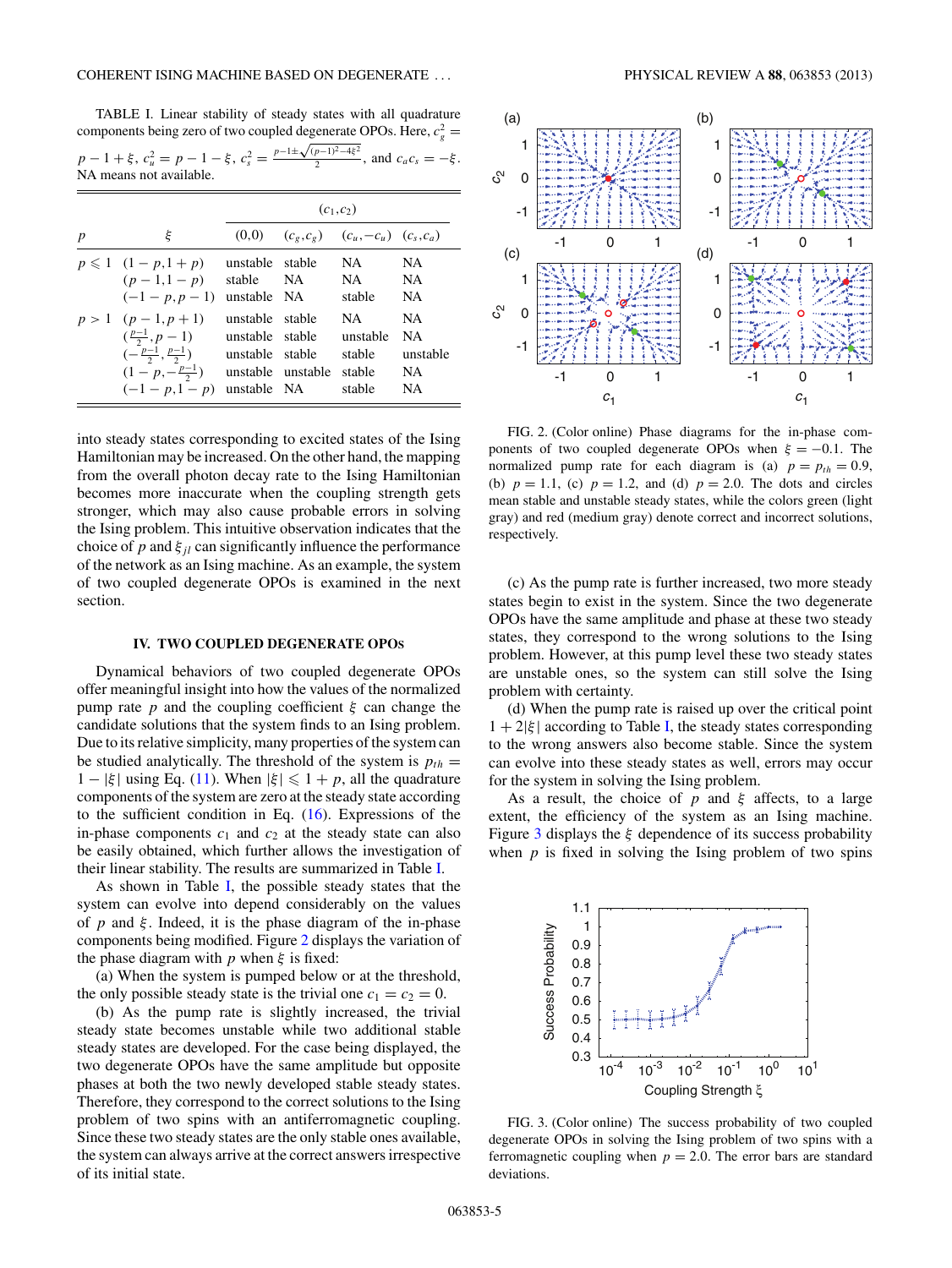TABLE II. Number of cubic graphs.

<span id="page-5-0"></span>

|              | .     |   |               |    |    |     |      |       |        |         |           |            |
|--------------|-------|---|---------------|----|----|-----|------|-------|--------|---------|-----------|------------|
|              | Order |   |               |    |    |     |      |       |        |         |           |            |
|              |       |   |               | 10 | 12 | 14  | 16   | 18    | 20     | 22      | 24        | 26         |
| Cubic graphs |       | 2 | $\mathcal{L}$ | 19 | 85 | 509 | 4060 | 41301 | 510489 | 7319447 | 117940535 | 2094480864 |

with a ferromagnetic coupling. A candidate answer from the system can be obtained by numerically solving its dynamical equations under a random noise input. The details of the numerical implementation are described in the next section. For each coupling coefficient, 100 groups of 100 random trials are conducted to estimate the success probability and the standard deviation. The success probability asymptotically approaches 0.5 as the coupling strength decreases. This is because in the limit of no coupling each degenerate OPO can choose its phase independently so that correct and incorrect solutions are equally likely. On the other hand, when *ξ* is above the critical point  $(p - 1)/2$ , the system outputs a correct solution for every trial.

## **V. COMPUTATIONAL EXPERIMENTS**

The performance of the proposed degenerate OPO network as an Ising machine is tested against the NP-hard MAX-CUT problem on cubic graphs. All the cubic graphs of order up to 20 are investigated. The reason for using these small instances is that the correctness of the output from the network can be verified by checking all possible cuts by brute force. The factor that limits the maximum input size for the current investigation is the total number of instances of each graph order, which is irrelevant to the properties of the network. As shown in Table II, it grows even faster than an exponential function with respect to the input size [\[29\]](#page-8-0). Thus, the time it takes to exhaust all cubic graphs of the same order climbs commensurately.

#### **A. Implementation**

Possible solution outputs from the network can be obtained by solving the *c*-number Langevin equations in Eq. [\(7\)](#page-2-0) with



FIG. 4. (Color online) The success probability of the network in solving the MAX-CUT problem on the worst-case instances listed in Table [III](#page-6-0) when  $p = 1.1$  and  $\xi = -0.1$ . The parameters used in the calculation are  $\gamma_s = 1$ ,  $\gamma_p = 100$ , and  $\kappa = 10^{-4}$  for the *c*-number Langevin approach and  $A_{\text{ini}} = 10^{-5}$  for the random initial condition approach.

the signal field of each degenerate OPO starting from the vacuum state. However, the existence of quantum noise inputs in these equations makes the computational cost of this method relatively expensive. To avoid this issue, an alternative method presented in the following is used instead, which ignores the quantum noise terms and replaces them with a random initial condition. In this way, the differential equations to be dealt with switch from stochastic ones to deterministic ones, which considerably improves the efficiency of the numerical simulation. More importantly, as shown in Fig. 4, these two methods provide approximately identical results in terms of the success probability of the network in finding a correct answer when the random initial amplitude of the degenerate OPOs is selected to be the same order of magnitude as the quantum noise strength of the network.

For a cubic graph with *N* vertices, the 2*N* classical dynamical equations of the in-phase and quadrature components in Eq. [\(8\)](#page-2-0) are solved to obtain possible cuts. The Dormand-Prince method is chosen as the algorithm for the differential equation solver, which allows adaptive integration step length by evaluating the local truncation error [\[30\]](#page-8-0). In order to simulate the quantum noise, initial conditions to Eq. [\(8\)](#page-2-0) are randomly generated in the neighborhood of the trivial steady state  $c_j = s_j = 0, \forall j \in \{1, 2, \dots, N\}$ . In the current simulation, the degenerate OPOs initially have the same normalized amplitude  $A_{\text{ini}} = 10^{-5}$  but different random phases. The simulation continues until the network approaches a stable steady state. Since the number of equations required to be solved only increases linearly with the number of vertices, this method is also suitable for the investigation of large-input-size instances.

#### **B. Results**

As a first attempt to solve the MAX-CUT problem using the degenerate OPO network, the normalized pump rate and the coupling coefficient are fixed at  $p = 1.1$ ,  $\xi = -0.1$  for all instances. This choice of *p* and *ξ* reflects the realistically achievable experimental condition. In addition, it guarantees that the network is operating above its threshold defined by Eq. [\(11\)](#page-3-0) for all instances. Since the eigenvalues of the Hermitian matrix  $G$  in Eq.  $(11)$  for all the cubic graphs are bounded between −3|*ξ* | and 3|*ξ* |, the phases of the degenerate OPOs are either zero or  $\pi$  at the steady state according to the sufficient condition in Eq. [\(16\)](#page-3-0).

The success probability of the network in finding a maximum cut is estimated by examining its approached steady states under 100 random initial conditions. For instances where the success probability is below 0.25 or in the 10 lowest instances among the cubic graphs of the same order, an additional 10 000 trials are conducted to refine the estimation. As shown in Fig. [5,](#page-6-0) the network is able to output a maximum cut with a high success rate for most of the instances. The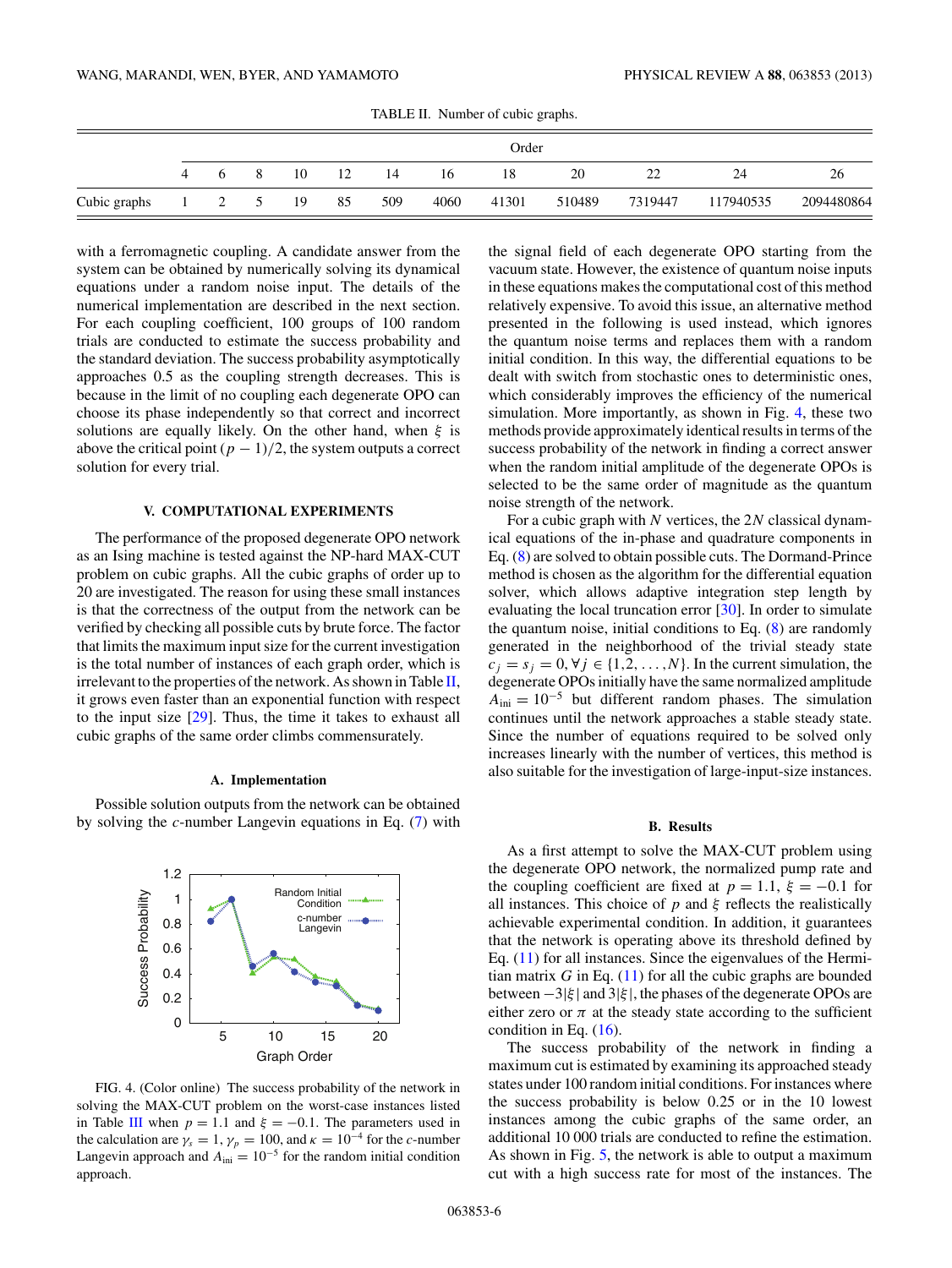<span id="page-6-0"></span>

FIG. 5. (Color online) The success probability of the network in solving the MAX-CUT problem on cubic graphs when  $p = 1.1$ and  $\xi = -0.1$ . The maximum, minimum, and average success probabilities are evaluated over instances of the same order. The success probability of a random guess for the worst-case instances is also included for comparison. The error bars denote the standard deviations.

average success probability for cubic graphs of order 20 is about 0.682. Even in the worst cases where the minimum success probability is attained, the network still substantially outperforms a random guess. For the worst-case instance with 20 vertices listed in Table III, the network amplifies the success rate of picking one of the only two correct answers out of  $2^{20} \approx 10^6$  candidates by about 60 000 times.

The results displayed in Fig. 5 are by no means the optimum performance of the network. Another proper combination of *p* and  $\xi$  can boost the success probability significantly. Figure [6](#page-7-0) demonstrates the improvement in the success probability for two of the worst-case instances listed in Table III. These worstcase instances are considered to be hard ones in the MAX-CUT problem because the ratios between the number of maximum cuts and the number of second-largest cuts are relatively small, especially when the graph order is large. Nevertheless, for each of the two hard instances shown in Fig. [6,](#page-7-0) there exists some optimal pump rate *p*<sup>∗</sup> given a fixed coupling coefficient at which the success rate is maximized and is raised above 0.7.

The variation of the success probability with the normalized pump rate is closely related to the reachable steady states of the network. This relation is demonstrated in Fig. [6](#page-7-0) as well. The approached steady states of the network are classified according to the weight of the cuts they represent. Since the Ising problem and the MAX-CUT problem are mutually reducible, the maximum cut classification is labeled "ground," and the

second-largest cut classification is labeled "first excited" and so on. Each classification is then associated with a function  $F = \Gamma - N$ . Physically, *F* means the increased amount of the overall photon decay rate of a global mode due to the mutual coupling. If the approximation in Eq. [\(18\)](#page-3-0) holds,  $F/2|\xi|$  is exactly the Ising Hamiltonian corresponding to the MAX-CUT problem. For the two instances shown here, when the network is pumped just above its threshold, the first appearing steady states represent incorrect solutions. The success probability therefore vanishes because of the large discrepancy between  $F/2|\xi|$  and the energy of the corresponding Ising spin states. The normalized pump rate *p* has to rise to a certain level before steady states corresponding to the correct solutions can be developed. The success probability increases until *p* reaches *p*<sup>∗</sup> but drops again when the network is further pumped. This is because more and more newly reachable steady states are mapped to the incorrect solutions.

## **VI. SUMMARY AND DISCUSSION**

The potential for solving the NP-hard Ising problem using a degenerate OPO network has been investigated. When the network is pumped above its threshold as defined in Eq. [\(11\)](#page-3-0) and the condition in Eq.  $(16)$  is satisfied, it becomes possible to convert each phase configuration of the network to an Ising state. If the mutual coupling is sufficiently weak, the overall photon decay rate of the network is proven to be in proportion to the energy of the corresponding Ising spin state as shown in Eq. [\(18\)](#page-3-0). Even though the presented argument cannot be generalized to an arbitrary relation between the normalized pump rate and the coupling strength, Eq. [\(18\)](#page-3-0) is considered to be valid under a less strict presumption. The evidence is given by the values of  $F/2|\xi|$  shown in Fig. [6.](#page-7-0) It is not difficult to distinguish regions that contradict the assumption for deriving Eq. [\(18\)](#page-3-0), but  $F/2|\xi|$  still gives a good approximation of the corresponding Ising energy.

The performance of the network has been numerically studied by conducting computational experiments using the equivalent MAX-CUT problem on all cubic graphs of order up to 20. With the normalized pump rate and the coupling coefficient being fixed at  $p = 1.1$  and  $\xi = -0.1$ , the network has achieved a high success rate in finding a maximum cut on average. Even though the success probability for the worst-case instances decreases with the number of vertices, it can be significantly improved by a proper choice of *p* and *ξ* dependent on the given instance. If an efficient algorithm

TABLE III. Worst-case success probability *q* of the network in solving the MAX-CUT problem on cubic graphs when  $p = 1.1$  and  $\xi = -0.1$ . The number of maximum cuts  $N_0$  and the number of second-largest cuts  $N_1$  for the worst-case instances are also included. Here, for a given graph  $G = (V, E)$ , a subset  $S \subseteq V$  and its complement  $V \setminus S$  are considered to be two different cuts.

|                    | Order |       |       |       |       |       |       |       |       |  |
|--------------------|-------|-------|-------|-------|-------|-------|-------|-------|-------|--|
|                    |       |       |       | 10    | 12    | 14    | 16    | 18    | 20    |  |
| q                  | 0.932 | 1.00  | 0.413 | 0.538 | 0.522 | 0.378 | 0.330 | 0.145 | 0.111 |  |
| $N_0$              | O     |       |       |       | 34    | ∠     |       |       | ∠     |  |
| $N_{1}$            |       | 12    | 14    | 14    | 126   | 48    | 48    | 172   | 158   |  |
| $N_0$<br>$N_0+N_1$ | 0.429 | 0.143 | 0.300 | 0.300 | 0.213 | 0.040 | 0.040 | 0.011 | 0.013 |  |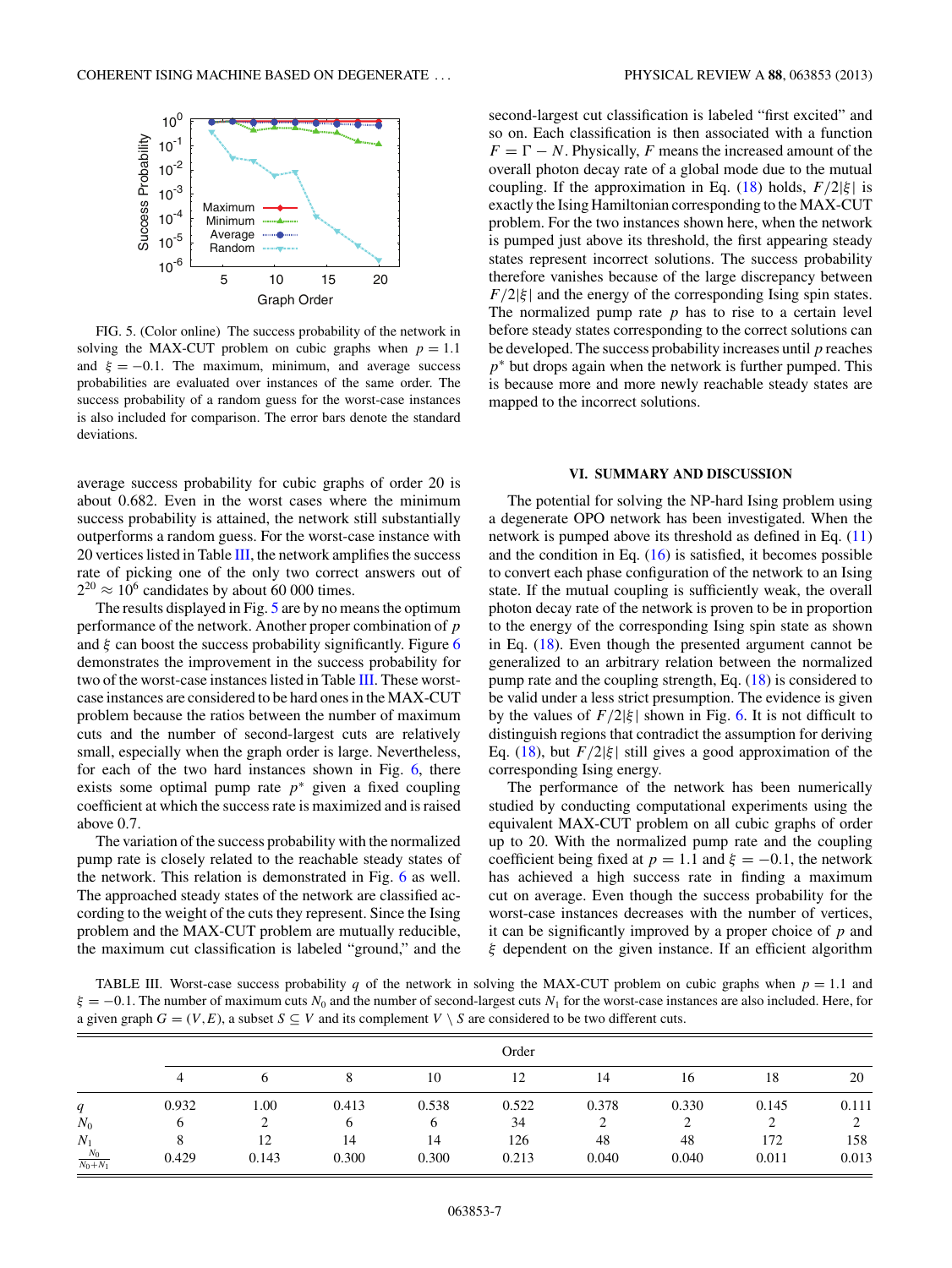<span id="page-7-0"></span>

FIG. 6. (Color online) The dependence of the success probability and the reachable steady states of the network on the normalized pump rate when  $\xi = -0.1$  for the worst-case instances with 8 and 20 vertices.

is discovered in finding the optimal combination, an upgrade of the worst-case performance of the network can be greatly expected.

In addition, it is worth mentioning that the Ising machine based on a laser network [17,18] fails to solve the worst-case instances listed in Table [III](#page-6-0) when the order is above 6 without a self-learning algorithm [\[31\]](#page-8-0). The remarkable performance superiority of the degenerate OPO network over the laser network stems from the presence of the binary regeneration mechanism. In contrast to the bistability of the phase of a degenerate OPO, a laser diffuses its phase continuously over the interval  $[0, 2\pi]$ .

For the convenience of theoretical description, the proposed network is constructed from spatially separated degenerate OPOs. In reality, technical issues in connecting the degenerate OPOs can be resolved by a time division multiplexing scheme [\[32\]](#page-8-0). In this scheme, all the degenerate OPOs share the same optical cavity with the signal fields being amplified at different time slots, and mutual connections are implemented by coherently feeding back the output signals through optical delay lines. A network of four degenerate OPOs has been implemented using this technique and is able to solve the MAX-CUT problem on the cubic graph with four vertices successfully, which will be reported in a future work.

The performance of the network in solving large-size instances will be one of the future topics of the numerical study. Preliminary investigation has demonstrated promising results: the network can easily find solutions to benchmark instances of the MAX-CUT problem [\[33\]](#page-8-0) better than the 0.878 performance guarantee of the celebrated approximation algorithm based on semidefinite programming [\[34\]](#page-8-0). It will be interesting to compare the outputs from the network with currently best-known solutions generated from other highly optimized methods.

## **ACKNOWLEDGMENTS**

Z.W. is grateful for the support from a Stanford Graduate Fellowship. This project is supported by the FIRST program of the Japanese government.

- [1] K. Binder and A. P. Young, [Rev. Mod. Phys.](http://dx.doi.org/10.1103/RevModPhys.58.801) **[58](http://dx.doi.org/10.1103/RevModPhys.58.801)**, [801](http://dx.doi.org/10.1103/RevModPhys.58.801) [\(1986\)](http://dx.doi.org/10.1103/RevModPhys.58.801).
- [2] V. Dotsenko, *Introduction to the Replica Theory of Disordered Statistical Systems* (Cambridge University Press, Cambridge, 2000).
- [3] C. M. Newman and D. L. Stein, [J. Phys. Condens. Matter](http://dx.doi.org/10.1088/0953-8984/15/32/202) **[15](http://dx.doi.org/10.1088/0953-8984/15/32/202)**, [R1319](http://dx.doi.org/10.1088/0953-8984/15/32/202) [\(2003\)](http://dx.doi.org/10.1088/0953-8984/15/32/202).
- [4] M. Mézard, G. Parisi, and M. Virasoro, Spin Glass Theory and *Beyond* (World Scientific, Singapore, 1987).
- [5] D. L. Stein, *Spin Glasses and Biology* (World Scientific, Singapore, 1992).
- [6] H. Nishimori, *Statistical Physics of Spin Glasses and Information Processing* (Oxford University Press, Oxford, 2001).
- [7] F. Barahona, [J. Phys. A](http://dx.doi.org/10.1088/0305-4470/15/10/028) **[15](http://dx.doi.org/10.1088/0305-4470/15/10/028)**, [3241](http://dx.doi.org/10.1088/0305-4470/15/10/028) [\(1982\)](http://dx.doi.org/10.1088/0305-4470/15/10/028).
- [8] R. M. Karp, in *Complexity of Computer Computations*, edited by R. E. Millera and J. W. Thatcher (Plenum, New York, 1972), pp. 85–103.
- [9] M. R. Garey and D. S. Johnson, *Computers and Intractability: A Guide to the Theory of NP-Completeness* (Freeman, San Francisco, 1979).
- [10] S. Kirkpatrick, C. D. Gelatt, Jr., and M. P. Vecchi, [Science](http://dx.doi.org/10.1126/science.220.4598.671) **[220](http://dx.doi.org/10.1126/science.220.4598.671)**, [671](http://dx.doi.org/10.1126/science.220.4598.671) [\(1983\)](http://dx.doi.org/10.1126/science.220.4598.671).
- [11] T. Kadowaki and H. Nishimori, [Phys. Rev. E](http://dx.doi.org/10.1103/PhysRevE.58.5355) **[58](http://dx.doi.org/10.1103/PhysRevE.58.5355)**, [5355](http://dx.doi.org/10.1103/PhysRevE.58.5355) [\(1998\)](http://dx.doi.org/10.1103/PhysRevE.58.5355).
- [12] G. E. Santoro, R. Martonak, and E. Tosatti, [Science](http://dx.doi.org/10.1126/science.1068774) **[295](http://dx.doi.org/10.1126/science.1068774)**, [2427](http://dx.doi.org/10.1126/science.1068774) [\(2002\)](http://dx.doi.org/10.1126/science.1068774).
- [13] E. Farhi, J. Goldstone, S. Gutmann, J. Lapan, A. Lundgren, and D. Preda, [Science](http://dx.doi.org/10.1126/science.1057726) **[292](http://dx.doi.org/10.1126/science.1057726)**, [472](http://dx.doi.org/10.1126/science.1057726) [\(2001\)](http://dx.doi.org/10.1126/science.1057726).
- [14] W. van Dam, M. Mosca, and U. V. Vazirani, in *Proceedings of the 42nd IEEE Symposium on Foundations of Computer Science* (IEEE Computer Society, Los Alamitos, CA, 2001), pp. 279– 287.
- [15] D. Aharonov, W. van Dam, J. Kempe, Z. Landau, S. Lloyd, and O. Regev, [SIAM J. Comput.](http://dx.doi.org/10.1137/S0097539705447323) **[37](http://dx.doi.org/10.1137/S0097539705447323)**, [166](http://dx.doi.org/10.1137/S0097539705447323) [\(2007\)](http://dx.doi.org/10.1137/S0097539705447323).
- [16] A. E. Siegman, *Lasers* (University Science Books, Palo Alto, CA, 1986).
- [17] S. Utsunomiya, K. Takata, and Y. Yamamoto, [Opt. Express](http://dx.doi.org/10.1364/OE.19.018091) **[19](http://dx.doi.org/10.1364/OE.19.018091)**, [18091](http://dx.doi.org/10.1364/OE.19.018091) [\(2011\)](http://dx.doi.org/10.1364/OE.19.018091).
- [18] K. Takata, S. Utsunomiya, and Y. Yamamoto, [New J. Phys.](http://dx.doi.org/10.1088/1367-2630/14/1/013052) **[12](http://dx.doi.org/10.1088/1367-2630/14/1/013052)**, [013052](http://dx.doi.org/10.1088/1367-2630/14/1/013052) [\(2012\)](http://dx.doi.org/10.1088/1367-2630/14/1/013052).